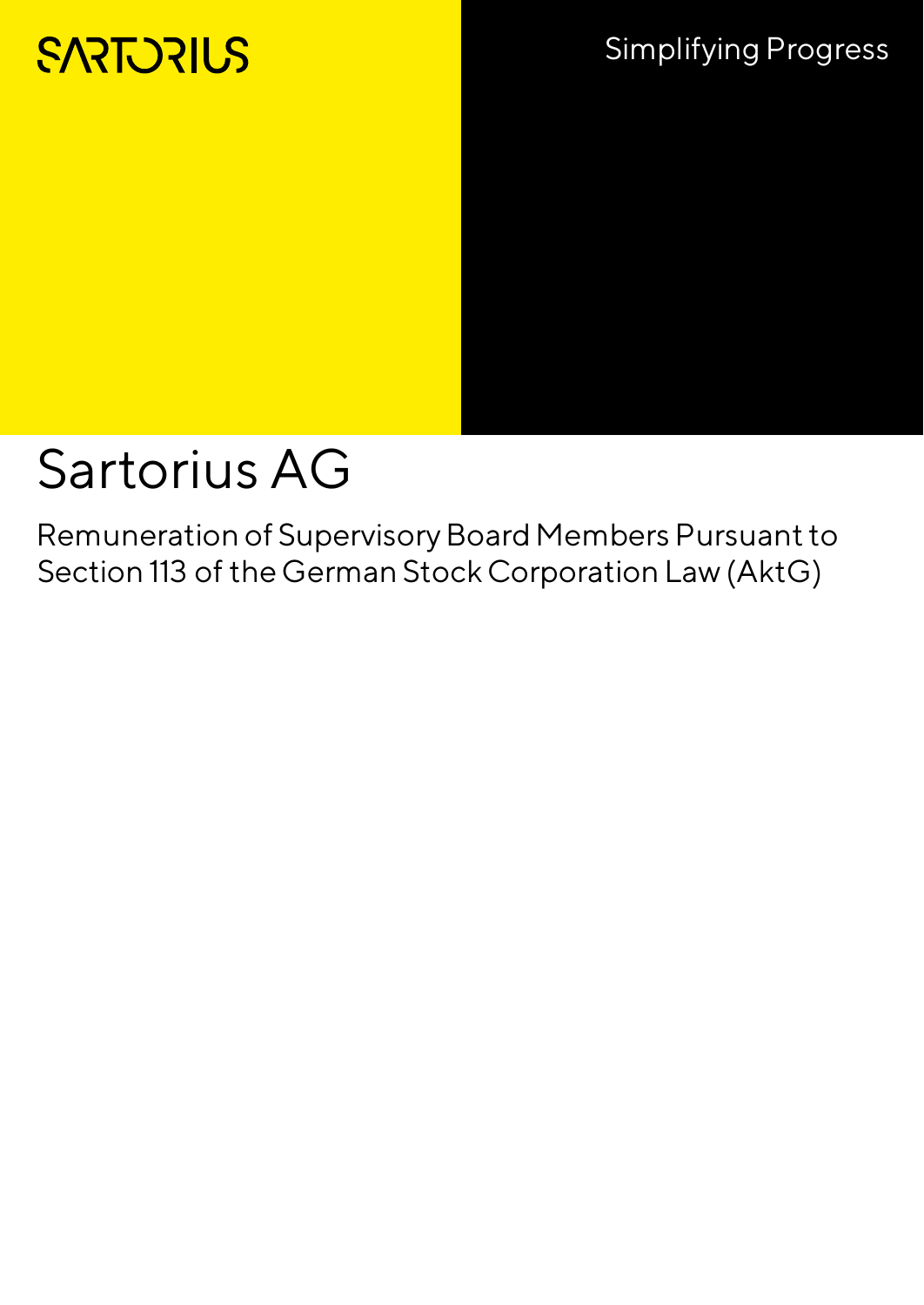## Su pplementary information on agenda item 7 (Resolution on confirmation of the remuneration of Supervisory Board members and resolution on the approval of the remuneration policy for Supervisory Board members)

The remuneration of the Supervisory Board of Sartorius Aktiengesellschaft is governed in Article 12 of the Articles of Association and was approved by resolution in the currently valid version of March 28, 2019, by the Annual General Shareholders Meeting. Article 12 of the Articles of Association of Sartorius Aktiengesellschaft concerning the remuneration of the Supervisory Board members reads as follows:

## "Ar ticle 12 Remuneration

(1) In addition to receiving reimbursement for their out-of-pocket expenses, the members of the Supervisory Board shall each be paid a fixed annual remuneration of €45,000.00, which is due and payable at the end of the Annual General Shareholders' Meeting. The Chairman of the Supervisory Board shall receive triple the amount of said remuneration; his deputy, twice the amount thereof. If Supervisory Board membership begins or ends during a year, said remuneration shall be paid on a pro-rated basis. Furthermore, the members of the Supervisory Board shall receive a meeting attendance fee of €1,500.00 per meeting.

(2) The members of the Supervisory Board shall receive an additional annual remuneration of €9,000.00 for eachmembership in a committee – with the exception of the Nomination Committee and the committee pursuant to § 27, Subsection 3, of MitbestG; in derogation thereof, €15,000.00 for membership in the Audit Committee. The chairperson of a Supervisory Board committee shall receive twice the amount of said remuneration for committee membership. The remuneration for committee work shall be due together with the remuneration in accordance with Subsection (1) hereof. If Supervisory Board committee membership begins or ends during a year, said remuneration shall be paid on a pro-rated basis. In addition, the members of a committee – with the exception of the Nomination Committee and the committee pursuant to § 27, Subsection 3, of MitbestG – shall receive a meeting attendance fee of €1,500.00 per meeting.

(3) Any value-added tax shall be refunded by the Company, provided that the members of the Supervisory Board are entitled to invoice the Company separately for such tax and elect to exercise this right."

Besides this, the members of the Supervisory Board are included in a Directors and Officers (D&O) liability insurance policy taken out for members of management bodies. The premiums of this insurance are paid by Sartorius Aktiengesellschaft. This D&O insurance policy covers the legal liability arising from Supervisory Board activities and is taken out at standard market terms and conditions.

In line with prevailing market practice at listed companies in Germany, the remuneration of Supervisory Board members is strictly fixed compensation along with meeting attendance fees and does not include any performance-related components. The Executive Board and Supervisory Board are of the opinion that strictly fixed remuneration for Supervisory Board members is best suited to strengthening the independence of the Supervisory Board and fulfilling the latter's advisory and supervisory functions, which are to be performed independently of the company's success.

The amount and structure of Supervisory Board remuneration ensure that the company is able to attract qualified candidates for membership in the company's Supervisory Board; in this way, Supervisory Board remuneration helps sustainably promote the business strategy and the long-term development of the company. The existing remuneration policy especially takes into account Recommendation G.17 and the Suggestion G.18, sentence 1, of the German Corporate Governance Code in the current version as amended.

The remuneration policy for Supervisory Board members is approved by resolution adopted by the Annual General **Shareholders** 

Meeting on the basis of the proposal submitted by the Executive Board and the Supervisory Board. Remuneration of the Supervisory Board members is reviewed regularly, at least every four years, by the Executive Board and Supervisory Board to determine whether the amount and structure are still in line with the market and are commensurate with the duties of the Supervisory Board and the situation of the company. In the opinion of the Executive Board and the Supervisory Board, the current remuneration structure remains appropriate and, for this reason, is to continue to apply unchanged in its current structure for the time being.

The compensation and employment conditions of the employees were and are of no significance for the structure of the remuneration of the Supervisory Board. This results from the fact that the Supervisory Board remuneration is granted for activities which, due to its advisory and supervisory functions, differs fundamentally from activities of the employees.